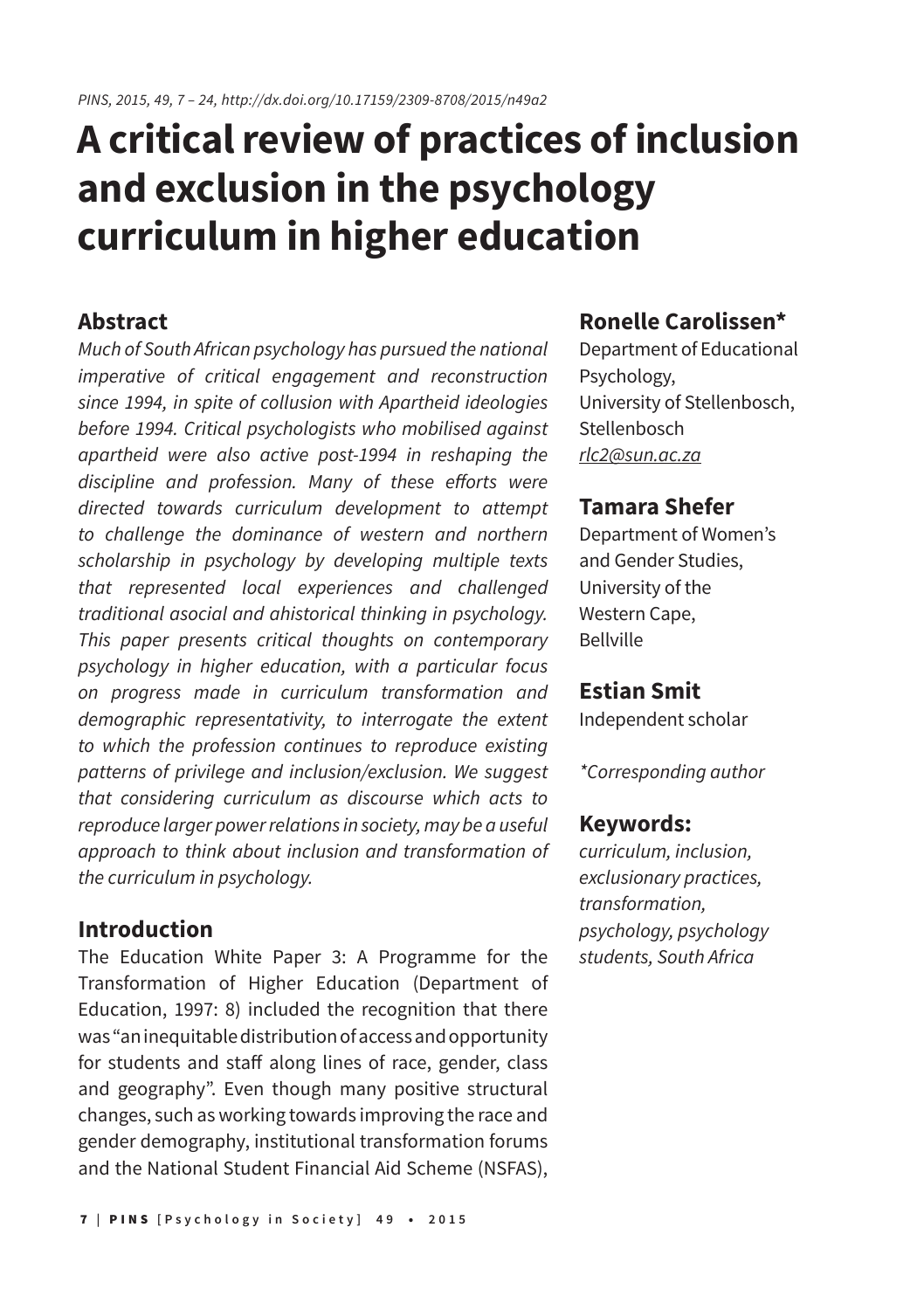have been implemented, apartheid legacies remain entrenched in contemporary higher education. The Ministerial Committee on Transformation and Social Cohesion in Higher Education (Department of Education, 2008) and the Report on the Stakeholder Summit on Higher Education Transformation (Department of Higher Education and Training, 2010) have documented continuing challenges, originally identified in the White Paper 3 of 1997, that remain in relation to race, gender and class. Political protest by students during 2015 initially called for decolonising the academy through various student movements that collectively united under the banner of a national #Feesmustfall movement. The focus on inequalities in curriculum shifted to social inequalities of class, foregrounding the impact of poverty intersecting with other inequalities. These student movements have poignantly and overtly drawn attention to continued practices of exclusion in higher education.

Calls for demographic transformation in terms of race and gender have been echoed in psychology. There have been shifts in undergraduate enrolments, at senior levels and in the profession, yet the discipline at all levels remains skewed towards an over-representation of certain groups. Whereas white individuals comprise a small minority of the South African population, they still constitute more than half of South African psychologists, psychology interns and postgraduate students, while black individuals, who represent the majority of the population, still constitute a relatively small minority of South African psychologists, and less than half of psychology interns and postgraduate students (HPCSA, 2013; Stats SA, 2013). Furthermore, Psychology is increasingly feminised from undergraduate levels to professional practice. In 2013, the Health Professions Council of South Africa (HPCSA) figures showed that 79.7% of interns and 77.4% of postgraduate students were women.

Much debate about social inclusion has raged over the last 30 years as to how psychology may be transformed to be an inclusive discipline. In addition to demographic transformation in the discipline, the psychology curriculum has been identified as a key area of challenge in addressing continued disparities in the training of psychologists and in addressing the mental health care needs of South Africa. It is therefore crucially important to consider the psychology curriculum in debates on social cohesion, and especially the role that psychology can play towards more active and inclusive citizenship by developing socially critical citizens in and through educational spaces in higher education. Even though debates about a more relevant psychology started in the 1980s, and while various authors have subsequently suggested that the curriculum needs to be changed, this has remained notoriously difficult to achieve in a comprehensive and successful manner. The present paper therefore aims to contribute to the goal of transforming the discipline and practice of psychology by critically reviewing the literature about exclusion and inclusion in psychology, specifically with respect to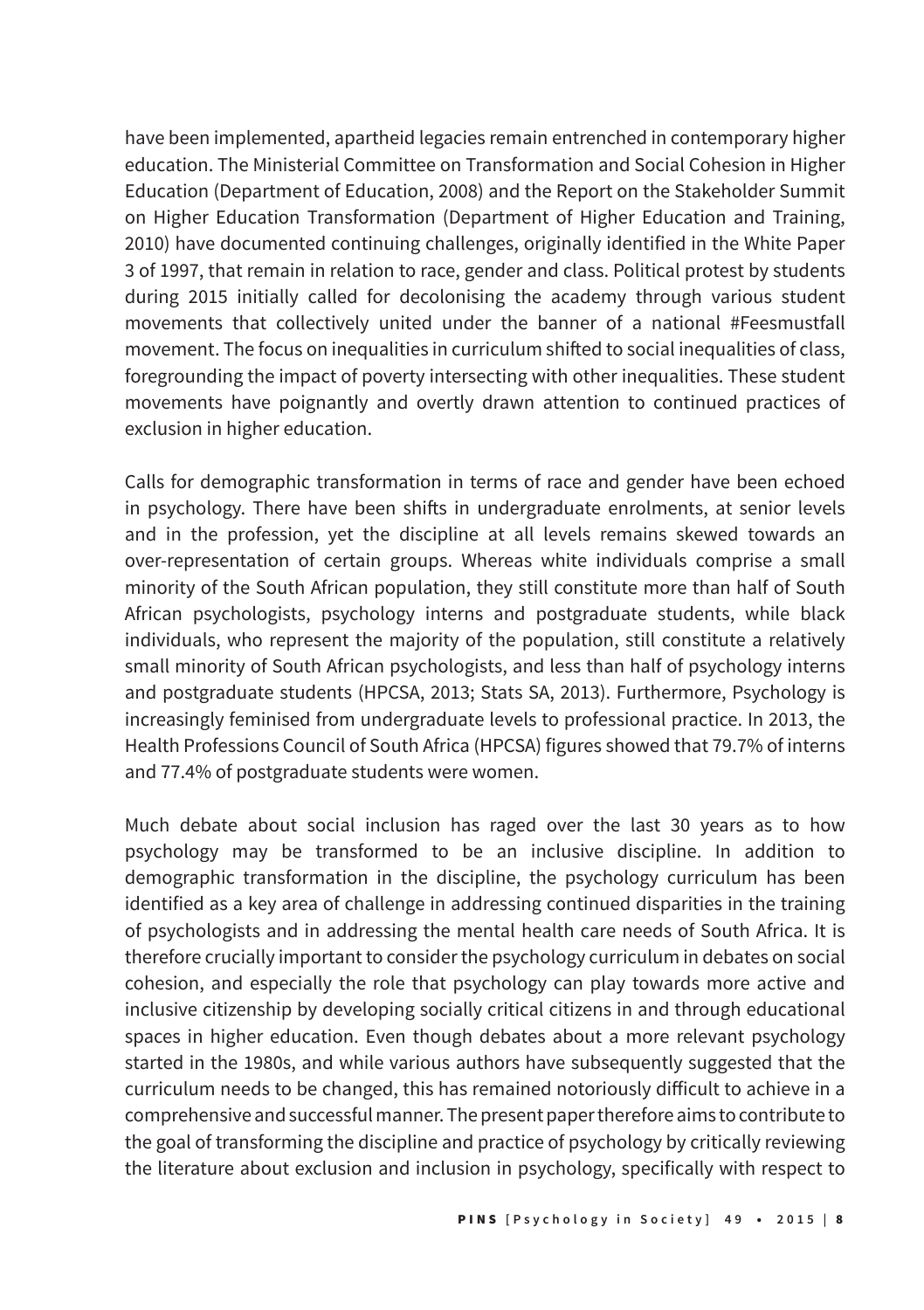the curriculum taught in South African higher education over the last two decades of post-apartheid democratic reform. This engagement includes studies that document the perceptions and experiences of students. In reviewing this literature critically, we argue for the continued need for critical work on the curriculum that go beyond current approaches towards a more radical transformation in the discipline and profession.

## **Curriculum, discourse and social cohesion**

Curriculum refers to what is taught (content), how teaching takes place (process) and the ethical and moral practices of teachers' work (context) with students (Pinar, 2012). It is thus a symbolic process whereby reality is reproduced, repaired and transformed in historical and social context and through which we (both students and educators) may articulate our experience in the world by studying bodies of knowledge. This well-established understanding of curriculum has numerous implications for social cohesion and curriculum as discourse. In this understanding of curriculum, notions of social cohesion and how to work towards it, are important. Social cohesion is generally thought of as processes and practices that contribute to a common sense of values, purpose and belonging in nations and organisations. It is nevertheless a contested concept, as a drive towards cohesion can re-inscribe dominance, promote assimilation and obliterate contestation and difference (Harris, 2013). Established notions of cohesion assume consensus, whereas contestation and engagement that may lead to shared understanding in common contact zones (Ahmed, 2004), are part of creating opportunities for criticality (Young, 1990).

An extension to the argument of social cohesion as contestation, and of particular importance to thinking about curriculum, is Laclau and Mouffe's (1985) theory of discourse that draws on politics and occurrence of social conflict. They highlight, not language and meaning, but the construction of antagonisms as sources of social conflict. They argue that antagonisms occur because actors or social agents are unable to attain their identities and conflict occurs in the blockage or failure of identities. The failure of identity is a mutual experience for both antagonising and antagonised. Discourse analyses using this framework would describe the ways in which identities of agents are blocked as well as the resources used to block identities. If this thinking is applied to disciplines and curricula, they may be viewed as discourses, each with a characteristic structure and an articulatory practice (Howarth, 2000). Out of these structures and practices, professionals or professional identities are meant to emerge. By including some and excluding others along discriminatory lines, social antagonisms may arise since some social agents may experience a "blockage of identity" (Howarth, 2000: 105). In this sense, disciplines and curricula can be seen as blocking devices for some potential professionals and studying curriculation as a facilitator and a barrier may indicate ways in which social cohesion through equity can be advanced.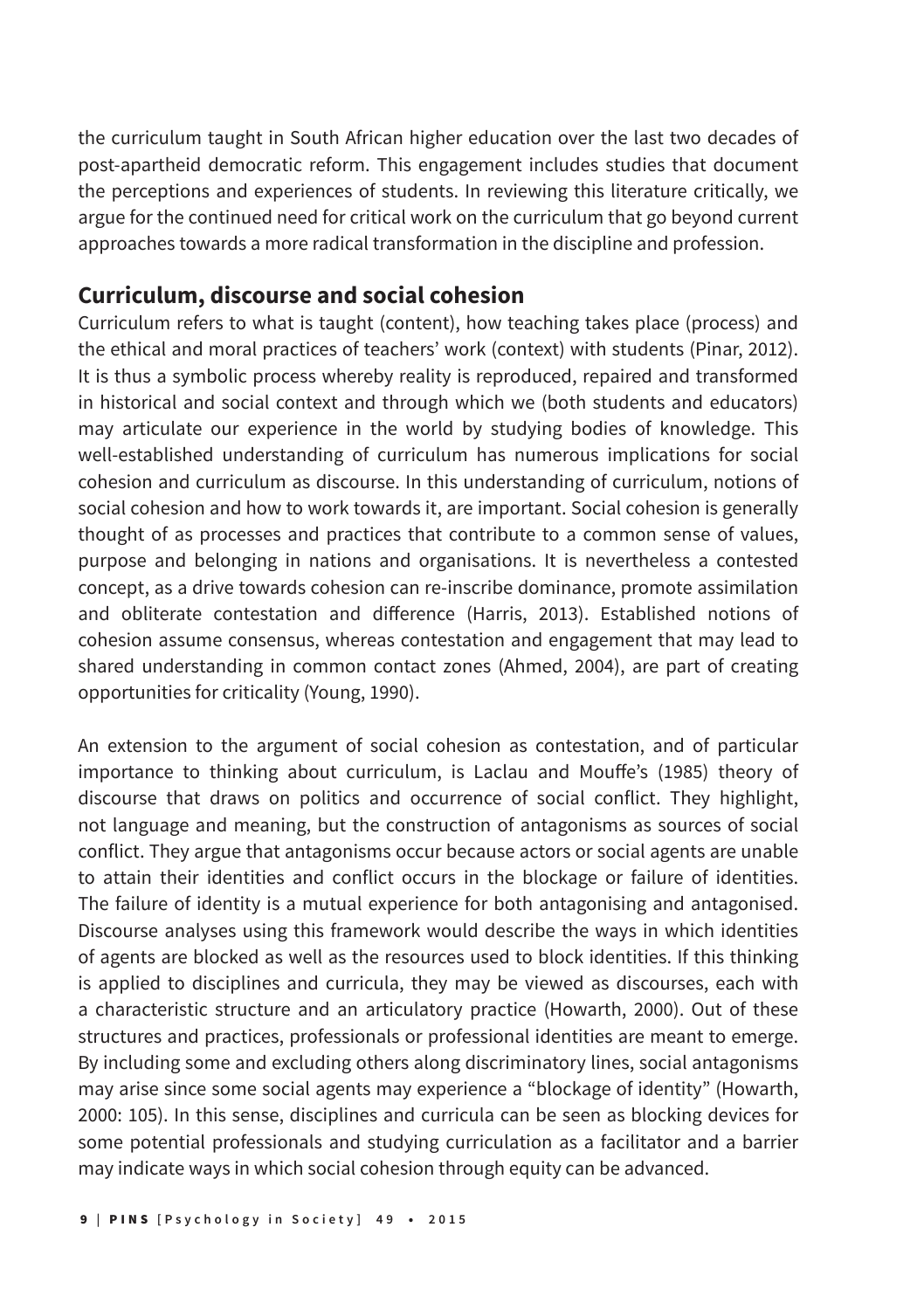Honneth (1999) argues similarly in relation to the violation of identity claims as blocking the emergence of social recognition through socially regulated occupations. Thus, our engagement with the curriculum and professions goes beyond the concerns of equity as representivity or equal opportunities. It also shifts the interest in equity into the realm of social recognition and cohesion. In fact, interrogation of dominant norms and practices, as well as antagonisms, are desirable in an attempt to renegotiate conditions and practices of inclusion to constitute an order in which difference is recognised and constituted as central to social cohesion. These critiques of social cohesion as well as understandings of curriculum suggest that educational spaces such as classrooms may constitute contact zones in which deep engagements with difference, often characterised by contestation, are possible (Bozalek et al, 2010) and which are not driven by normative understandings of social cohesion. The essence inherent in recognition of difference may contribute to a social cohesion not based on consensus but paradoxically on contestation. In South African psychology, the core debates about transformation of the discipline over the last 30 years are reflected in the nexus of curriculum, social cohesion and discourse.

## **Contemporary context of psychology as a professional discipline in higher education: Concerns about a lack of progress**

South African psychology, together with its skewed demographic representativity, continues to be a cause of concern despite significant efforts at transforming the discipline and profession during the country's first two decades of democracy. Emerging from a history of collusion with apartheid ideologies, much of South African psychology has followed the national imperative of critical engagement and reconstruction since the demise of apartheid in 1994. Critical psychologists who mobilised against apartheid were also active post-1994 in reshaping the discipline and profession, reflected consistently in the emergence and subsequent issues of this journal, **Psychology in society** (see for example, founding edition of **PINS**, 1983). Contemporary efforts at transformation have been directed at evaluating the relevance of psychology as discipline and profession in South Africa for the majority of South Africans (for example, Stevens, 2003; Suffla & Seedat, 2004; Pillay, 2009; Cooper & Nicholas, 2012). In this respect, studies have foregrounded structural inequalities, lack of demographic representativeness and the role of psychology in transformation and "undoing" apartheid legacies (for example, Ahmed & Pillay, 2004; De la Rey & Ipser, 2004; Pretorius, 2008; Sher & Long, 2012). There has also been increased grappling with issues of cultural, religious and epistemological relevance – particularly efforts at Africanising psychology – gaining momentum in South Africa (for example, Holdstock, 2000; Yen & Wilbraham, 2003a, 2003b; Mkhize, 2004a, 2004b; Eskell-Blokland, 2005; Patel & Shikongo, 2006; Diale & Fritz, 2007; Baloyi, 2008; Ngcobo & Edwards, 2008; Eskell-Blokland, 2009; Ruane, 2010; Bojuwoye & Edwards, 2011; Eagle & Long, 2011; Edwards, 2011; Makunga, Thwala & Edwards, 2011; Sodi & Bojuwoye, 2011; Ebersöhn, 2012; Matoane, 2012; Theron, Theron & Malindi, 2013; Laher,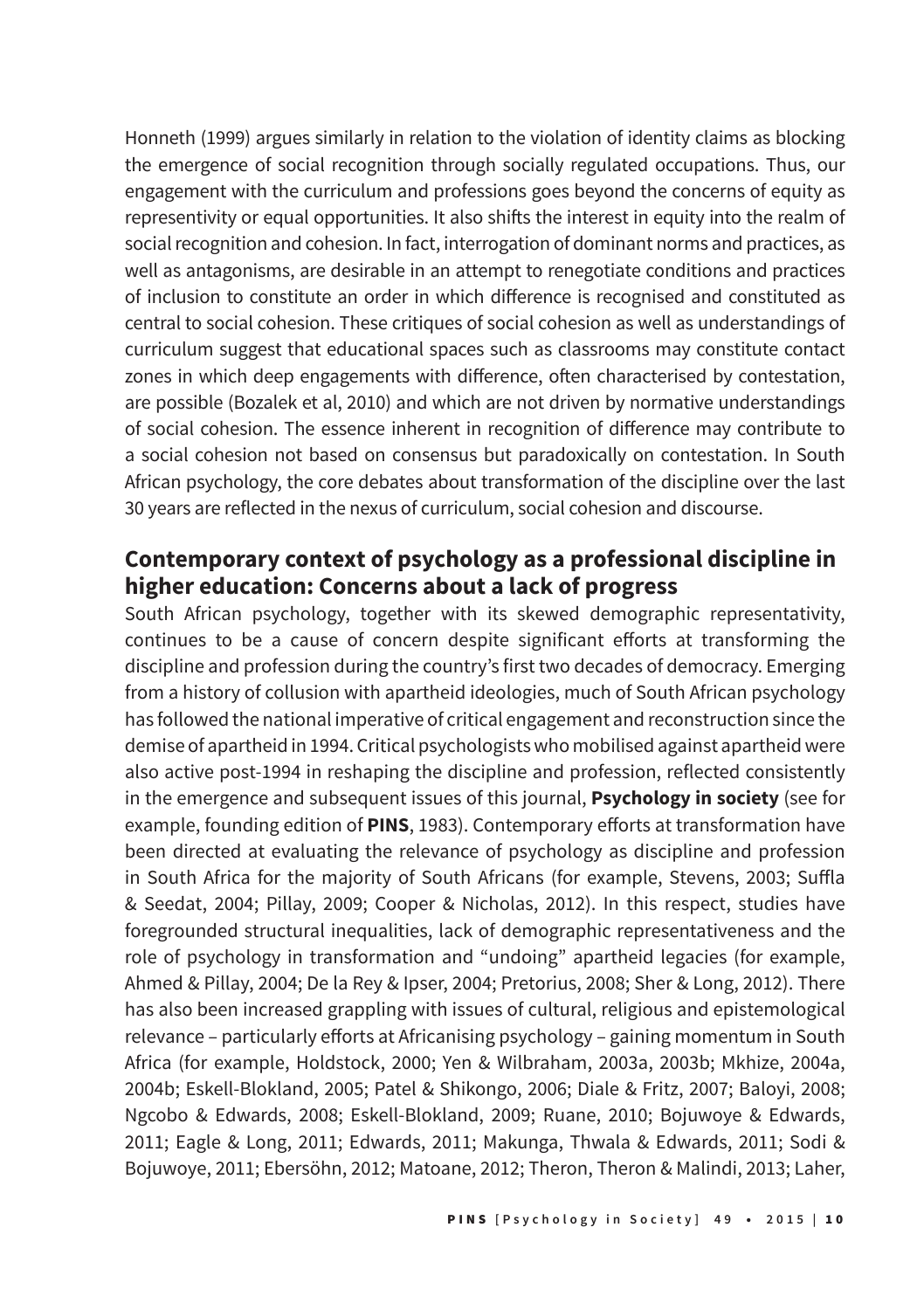2014; Padayachee & Laher, 2014) and other African countries (for example, Mpofu, 2002; Bandawe, 2005; Nwoye, 2011; Javangwe, 2013).

Recommendations around transforming the curriculum have included the following: taking African cultures, languages, healing processes and experiences as the point of departure for the psychology curriculum (Baloyi 2008); establishing departments where postgraduate students research African worldviews in order to create a foundation for an African indigenous psychology (Juma 2011); and introducing dedicated courses in African psychology (Nwoye, 2011; Matoane, 2012; Javangwe, 2013) and dedicated modules on cultural issues (Eagle, 2005; Matoane, 2012). Critical psychologists and others have also cautioned against reproducing essentialised and ahistorical notions of culture and ethnicity in this pursuit (Rashed, 2013) and perpetuating misperceptions that equate culture with black and poor people, but not white and middleclass people (Yen & Wilbraham, 2003b).

Some efforts at transformation and inclusive practices in psychology, specifically in higher education contexts, were directed towards generating new materials for the curriculum to challenge the dominance of western and northern scholarship in psychology. The approach has been to produce texts that represent local contexts and experiences and challenge traditional asocial and ahistorical thinking in psychology. Thus many of the well-known critical psychologists in South Africa invested much time and energy from the mid-1990s onwards in developing alternative, critical and more locally representative texts to draw on in the curriculum (for example, De la Rey, Duncan, Shefer & Van Niekerk, 1997; Duncan et al, 2002; Hook et al, 2004; Ratele et al, 2004; Shefer, Boonzaier & Kiguwa, 2006; Duncan et al, 2007; Mpofu, 2011). These textbook editions were intended to not only provide more contextual content that students could identify with but also to challenge the over-reliance in South African psychology on North American textbooks and scholarship. While these texts have been significant and authorship has shifted in terms of race and gender, psychology training and the profession continue to represent a skewed demographic in terms of class, racial and gender categories, which speaks to continued challenges in the curriculum. Thus while it has been an important project to develop more local, critical texts in psychology, much remains to be done. Clearly more work interrogating the curriculum in a more comprehensive way, and in particular students' experience of their training, is required. This calls for a better understanding of who our students are and what their experiences are in the discipline.

# **Psychology students in South African higher education: Perceptions and experiences**

Psychology is a popular undergraduate subject among historically disadvantaged students, both locally and internationally. In South Africa, psychology was among the top three fields of undergraduate enrolments in the Humanities from 2004 to 2008 (ASSAf,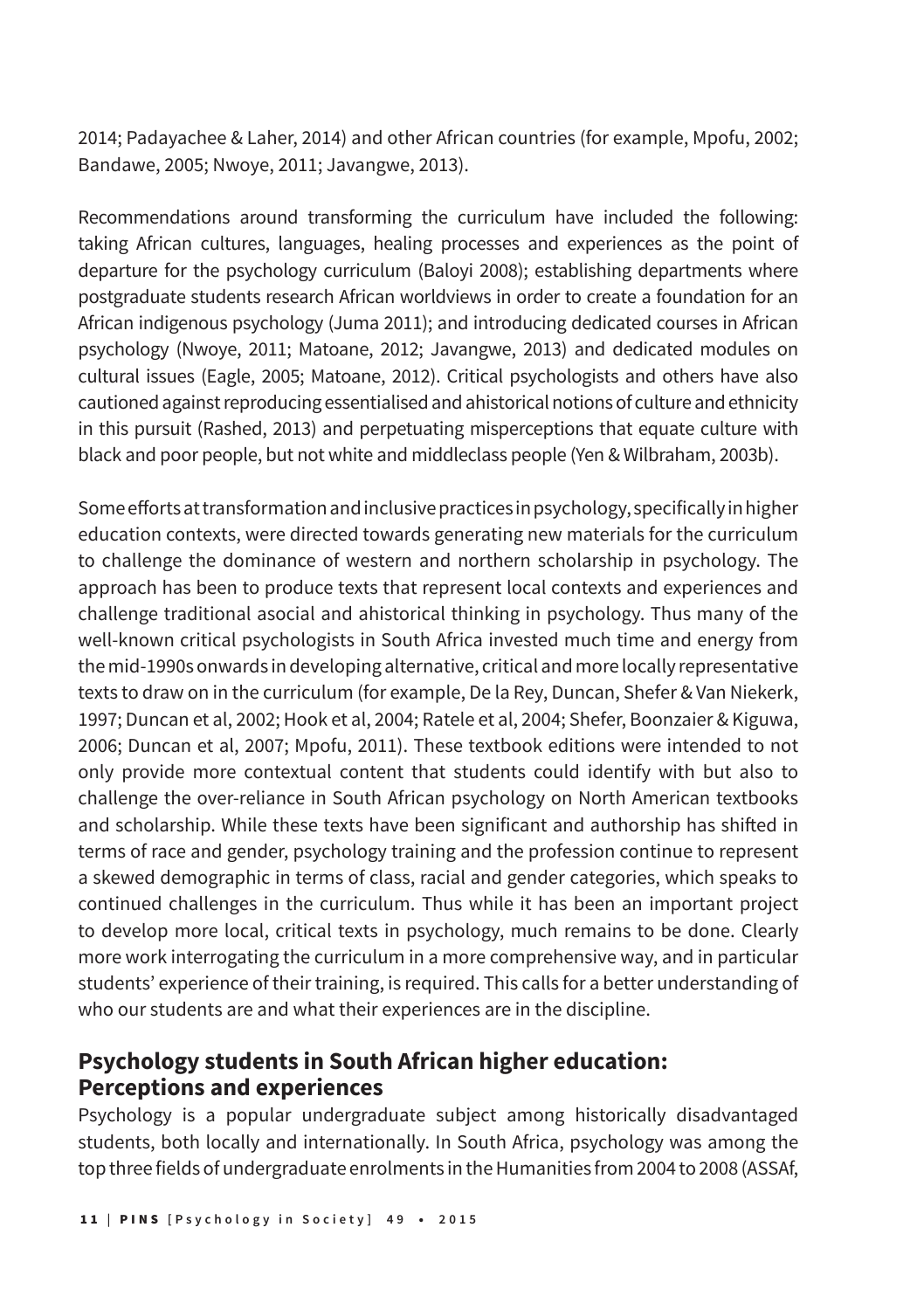2011: 65) and black women constituted the largest group of undergraduate enrolments in psychology by 2002 (cf Skinner & Louw, 2009: 85). Other South African studies similarly highlight how local universities attract large numbers of undergraduate black students to psychology (Sedumedi, 2002; Pillay, Bundhoo & Ngcobo, 2008), which is also a trend for black and minority ethnic (BME) students internationally (see for example, Turpin & Fensom, 2004).

A high number of enrolments in psychology at undergraduate level can partly be ascribed to the fact that psychology is a requirement in many health, humanities and natural science degree programmes like social work, dietetics and sports science (Sedumedi, 2002; Pillay, Bundhoo & Ngcobo, 2008; ASSAf, 2011). Undergraduate numbers of black students mask the continued racialised profile where those who continue to professional levels in psychology remain skewed towards white and historically advantaged communities. Compared to white students, the numbers of black students frequently dwindle significantly in postgraduate psychology training, and black psychologists continue to be under-represented among professional psychologists both nationally and globally. In the United Kingdom, for example, a report in 2004 found that "there appears to be a loss of BME candidates following graduation, for both psychology assistant and trainee posts" and that the representation of psychologists from such backgrounds decreases at different levels of the workforce (Turpin & Coleman, 2010: 18).

Similar challenges are experienced in South Africa with regard to achieving substantial increases in the numbers of black postgraduate students and psychologists. The Health Professions Council of South Africa (HPCSA, 2013) register shows that in 2013 white individuals still comprised (as far as could be determined) 58.4% of psychologists in South Africa, 53.2% of psychology interns and 52.7% of postgraduate students, despite their population group only comprising 8.7% of the South African population (Stats SA, 2013). In contrast, black individuals (here understood as African, Coloured and Indian/Asian individuals), whose population groups comprised 91.3% of the South African population in 2013 (Stats SA, 2013), constituted (as far as could be determined) only 20% of South African psychologists, 45.3% of psychology interns and 44.8% of postgraduate students (HPCSA, 2013, our own calculation of percentages). Given the large percentage (21.5%) of unspecified/other psychologists (psychologists who did not specify "race" during professional registration), it is however not possible to determine exact figures for the various population groups.

Notwithstanding postgraduate black students' comparatively low numbers, some progress has been made towards attaining the Professional Board for Psychology's "resolution that graduate professional psychology programmes should have an intake ratio of 50/50 (i.e. black/white students) by 1 January 2004" (Pillay & Siyothula, 2008: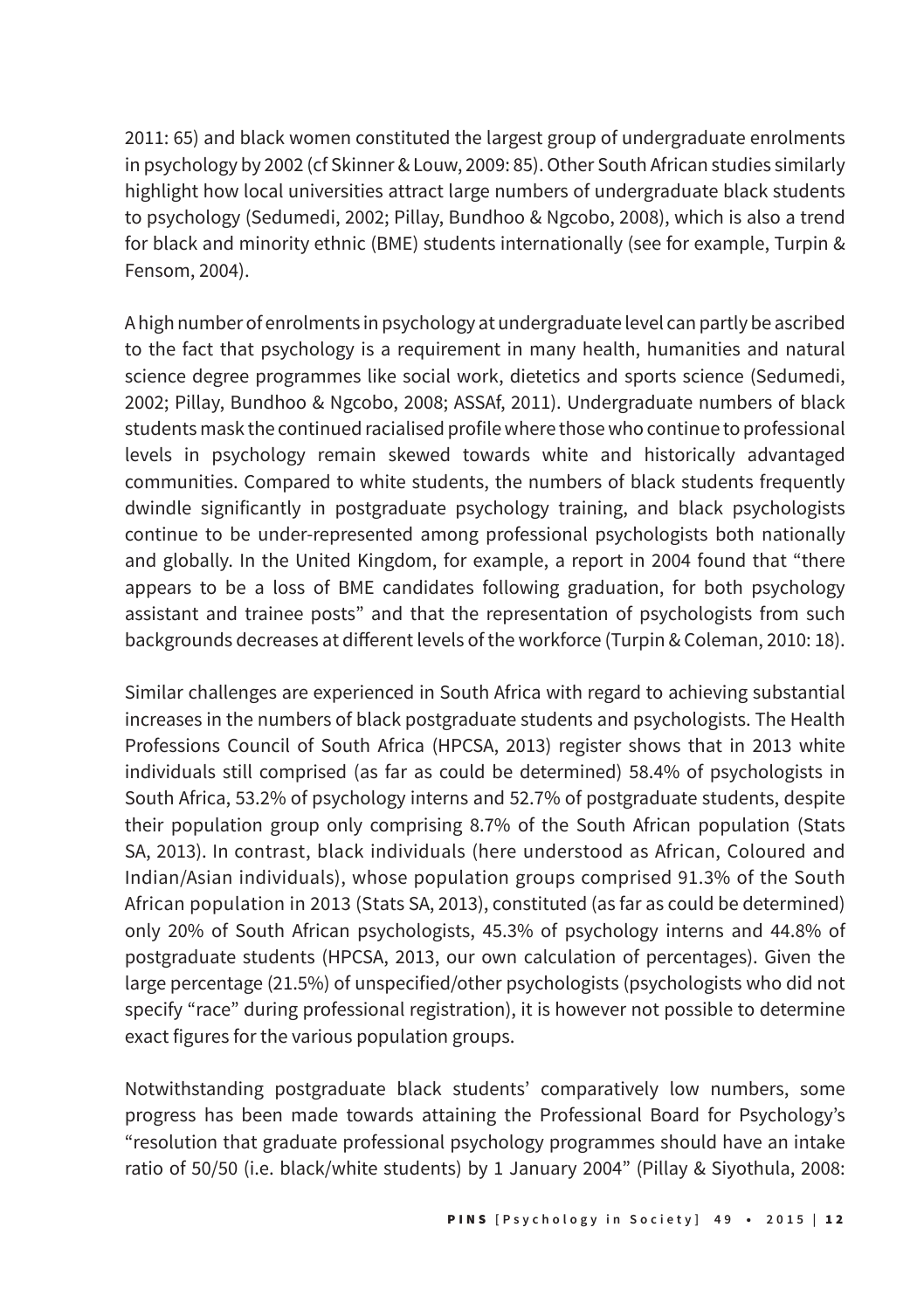733), albeit a decade after the initial deadline. Additionally, at least in the public sector, which saw a near doubling of the numbers of psychologists in 2013 (resulting in public sector psychologists comprising 14.8% of all South African psychologists), African psychologists (57.1%) for the first time outnumbered white psychologists (30.2%), with black psychologists as a whole reaching nearly 70% in the public sector (Health Systems Trust, 2014, our own calculation of percentages).

Between 2007 and 2013 there were also increases in the numbers and relative percentages of South African psychologists as a whole and across all population groups, with the exception of other/unspecified psychologists, whose numbers showed a significant decline. The numbers of African and coloured psychologists more than doubled in this seven-year period, the number of Indian/Asian psychologists increased by more than a third, and the number of white psychologists by more than a quarter (Health Systems Trust, 2014).<sup>1</sup> However, despite the gradual increases in the numbers and relative percentages of under-represented psychologists, it is ironic to note that white psychologists still showed by far the biggest increase during the period.<sup>2</sup>

Notwithstanding this continued context of skewed demographics, there has been little research directed at understanding the underlying discourses, inside and outside universities, that shape these disparities. Only a few studies deal to some extent with psychology students' views on and experiences of the curriculum, and even then it is seldom the exclusive focus of the study as a whole (for example, Sedumedi 2002; Patel & Shikongo, 2006; Nair, 2008; Pillay, Bundhoo & Ngcobo, 2008; Chitindingu, 2012; Cornell, 2012; Mhambi, 2012). Four issues emerge in students' perceptions and reported experiences of the discipline.

The first issue relates to the transferability of training to diverse contexts and students' own communities. While one quantitative study showed high levels of agreement that psychology may be relevant and of benefit to their social context and communities (Pillay, Bundhoo & Ngcobo, 2008: 358), most studies found that many students feel that psychology in its current form is not addressing the needs and contexts of the majority of the population, nor preparing them for working with diverse communities or engaging with issues of 'race' and racism in their interactions with others (Patel & Shikongo, 2006; Nair, 2008; Ruane, 2010; Chitindingu 2012; Cornell 2012).

<sup>&</sup>lt;sup>1</sup> The number of registered psychologists changed as follows between 2007 and 2013: African psychologists increased from 390 to 803, coloured psychologists from 125 to 277, Indian/Asian psychologists from 279 to 452 and white psychologists from 3 224 to 4 448. Other/unspecified psychologists decreased from 2 292 to 1 642. The total number of psychologists increased from 6 310 to 7 622 (Health Systems Trust, 2014).

<sup>&</sup>lt;sup>2</sup> The relative percentages of registered psychologists changed as follows between 2007 and 2013: African psychologists increased from 6.2% to 10.5%, coloured psychologists from nearly 2% to 3.6%, Indian/Asian psychologists from 4.4% to 5.9% and white psychologists from 51.1% to 58.4%. Other/unspecified psychologists decreased from 36.3% to 21.5% (cf. Health Systems Trust, 2014, our own calculation of percentages).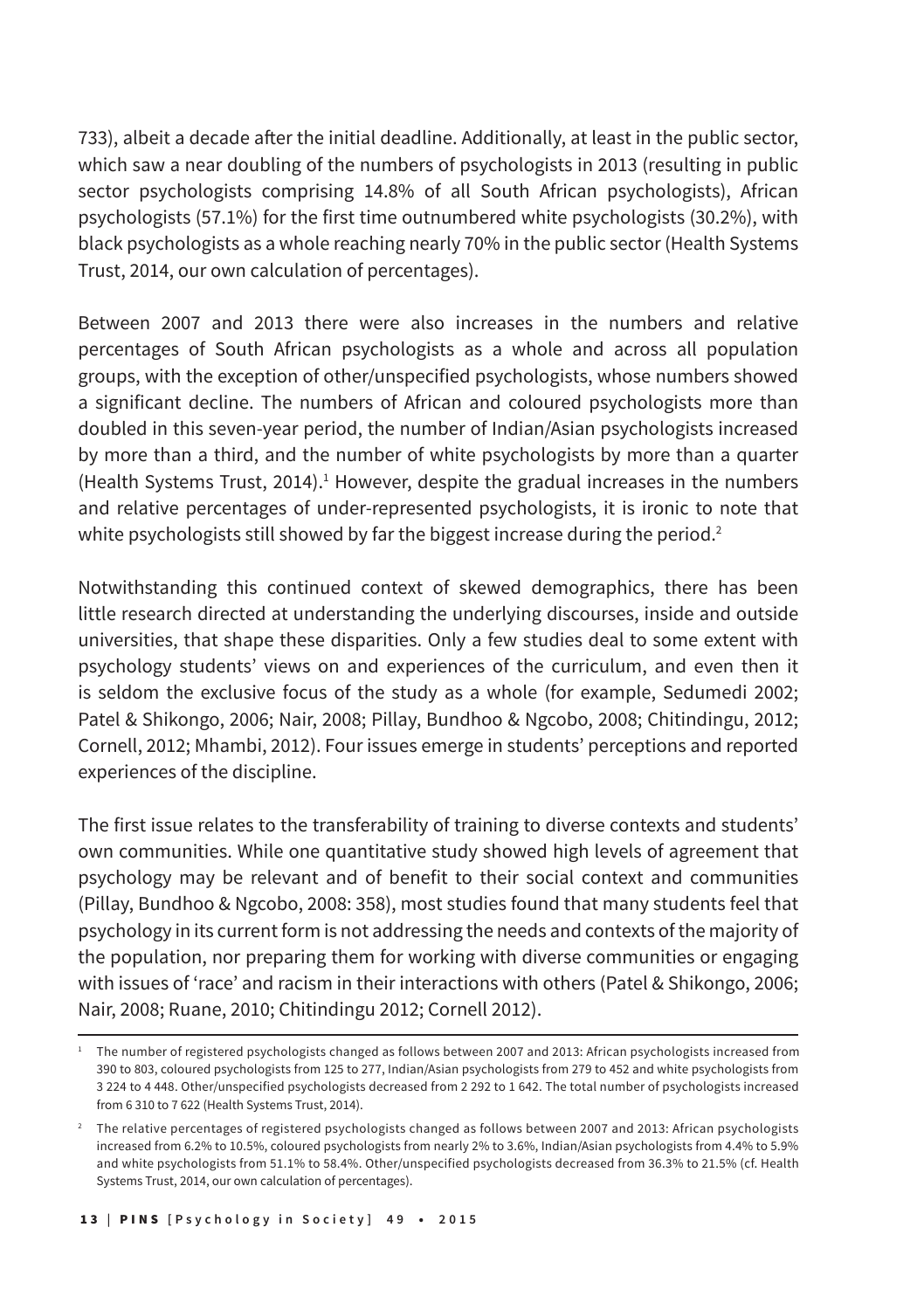Student concerns included a need for more Black psychologists/psychologists of colour and psychologists in disadvantaged communities (Nair, 2008; Ruane, 2010; Cornell, 2012); the dominance of English or Afrikaans and lack of indigenous language emphasis that do not equip psychologists to work with the majority of language groups in South Africa (Ruane, 2010; Chitindingu, 2012; Cornell, 2012; Mhambi, 2012); and a lack of representation of their own communities and lived realities in the curriculum (Nair, 2008; Chitindingu, 2012). Further concerns reflected an inattention to spirituality and an overly secular bias that reportedly results in discomfort and compromise of religious integrity by religious students (Patel & Shikongo, 2006); the teaching of inappropriately individualist approaches, and the westernised focus of much of the course content (Chitidingu, 2012; Cornell, 2012). Students also highlighted a related ambivalence about the effectiveness of psychological methods for most South Africans (Cornell, 2012) and suggested that the curriculum is too theoretical and lacks a focus on practical and relevant experience in working with people (Nair 2008; Cornell, 2012). Ruane's (2010) study foregrounds in particular the perception of the racialisation of the profession: participants constructed psychologists "as '*old white men*', who were '*racist, unsympathetic, uncaring and unavailable to communities*'", "*elitist* and '*too far removed from the community to be of assistance to black people*'", preoccupied with "*showing what they could do*", neglecting to "*take the time to develop a relationship with the client*" and not knowing or understanding their clients' culture (Ruane, 2010: 219-220).

A second issue relates to socio-economic concerns and perceptions of income in psychology. For many Black psychology students, affording study costs and easing familial income burdens are primary concerns, so careers with shorter training periods such as social work or even law, may be viewed as more viable options than psychology (cf. Sedumedi 2002; Mudhovozi, 2011; Cornell, 2012). On the other hand, the difficulty of affording student fees did not feature as a prominent concern for white students, but they were concerned about whether they would be able to earn a good income as a psychologist (Cornell, 2012). Moreover, there was a perception among students that psychology careers that are engaged with social issues are particularly unviable in material terms (Cornell, 2012). Another deterrent highlighted by students is "the high cost of consulting a clinical or counselling psychologist", making psychologists' services inaccessible (Cornell, 2012: 21).

The third issue relates to entry requirements and the inverted pyramid structure of South African psychology career development. Historically, in South African universities, psychology is a subject located in a Bachelor's Degree and students may major in it. It is only at the fourth-year, Honours level that students begin to specialise in psychology. At this level, the large classes of undergraduate psychology are reduced to far smaller classes. At the next level of selection for admission to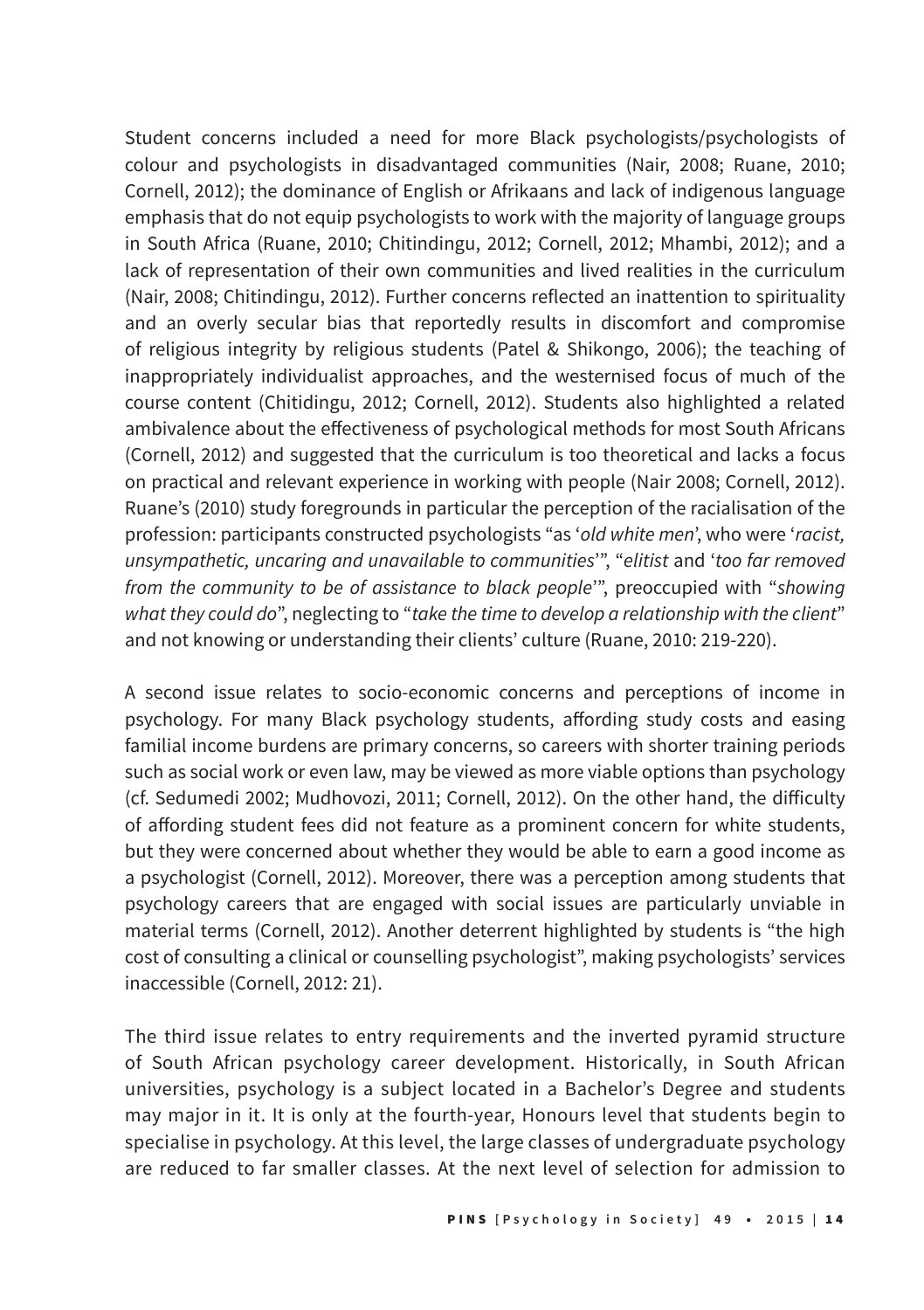professional master's degrees, a further thinning out takes place, with only a small group of between 6 to 12 students remaining.<sup>3</sup> This is a highly competitive process, especially in the case of clinical psychology (Traub & Swartz, 2013), and is experienced as daunting by students (Mhambi, 2012). Cornell (2012) found that departmental warnings of the competitiveness of entry into postgraduate training unintentionally deterred many Black students from applying.

Finally, some studies show that psychology students find the course material and training challenging, both intellectually and emotionally, which may relate to unsupportive teaching and learning practices in psychology (Sedumedi 2002; Mhambi, 2012), but also to the lack of relevance to students' lived realities pointed out above. Thus students report that psychology posed a greater academic challenge than they had anticipated when enrolling (Cornell, 2012; Mhambi, 2012) and statistics in particular, still viewed as foundational to psychological "science", is generally found to be a challenge for many students (Coetzee & Van der Merwe, 2010; Cornell, 2012). The requirement that students absorb large volumes of Eurocentric theory and unfamiliar epistemologies about human behaviour also poses difficulties in understanding and application of knowledge (Nair, 2008; Mhambi, 2012). This contributes to feelings of inadequacy in relation to white students who seem to experience curricular inclusion and therefore engage more easily with the "theoretical jargon" (Nair, 2008: 90). As a result, the curriculum brings about social antagonisms between students. Nair (2008) mentions how "[t]he theoretical content of the master's course, in particular, was experienced as a site of exclusion" (90) by students of colour, making case formulations difficult, and how "trainees felt hamstrung by for example their inability to operationalise psychodynamic theories taught" (168). When a curriculum clearly functions in a way that primarily includes students who are already in positions of privilege, while further marginalising and blocking the identities of students who are not, then we need fundamental and far-reaching change to transform it from an instrument of oppression to a tool that can help to bring about equitable social relations between citizens.

## **Conclusion and recommendations**

In spite of forty years of concerns about minimal demographic, curricular and other forms of inclusion in psychology for the majority of South Africans and considered efforts to redress this, current research suggests that some progress in inclusion is evident but that significant areas of exclusion still exist. A range of factors, both material and discursive, may be reproducing exclusionary practices in South African psychology. These include an experience of a lack of contextual relevance and resonance of the

<sup>3</sup> While an attempt has been made to adjust this pyramid structure by creating a professional degree through the Bachelor of Psychology programme, resulting in registration as psychological counselor, this has not been entirely successful across higher education in South Africa and the practice-orientated categories of clinical, counseling and educational psychologists remain highly exclusive.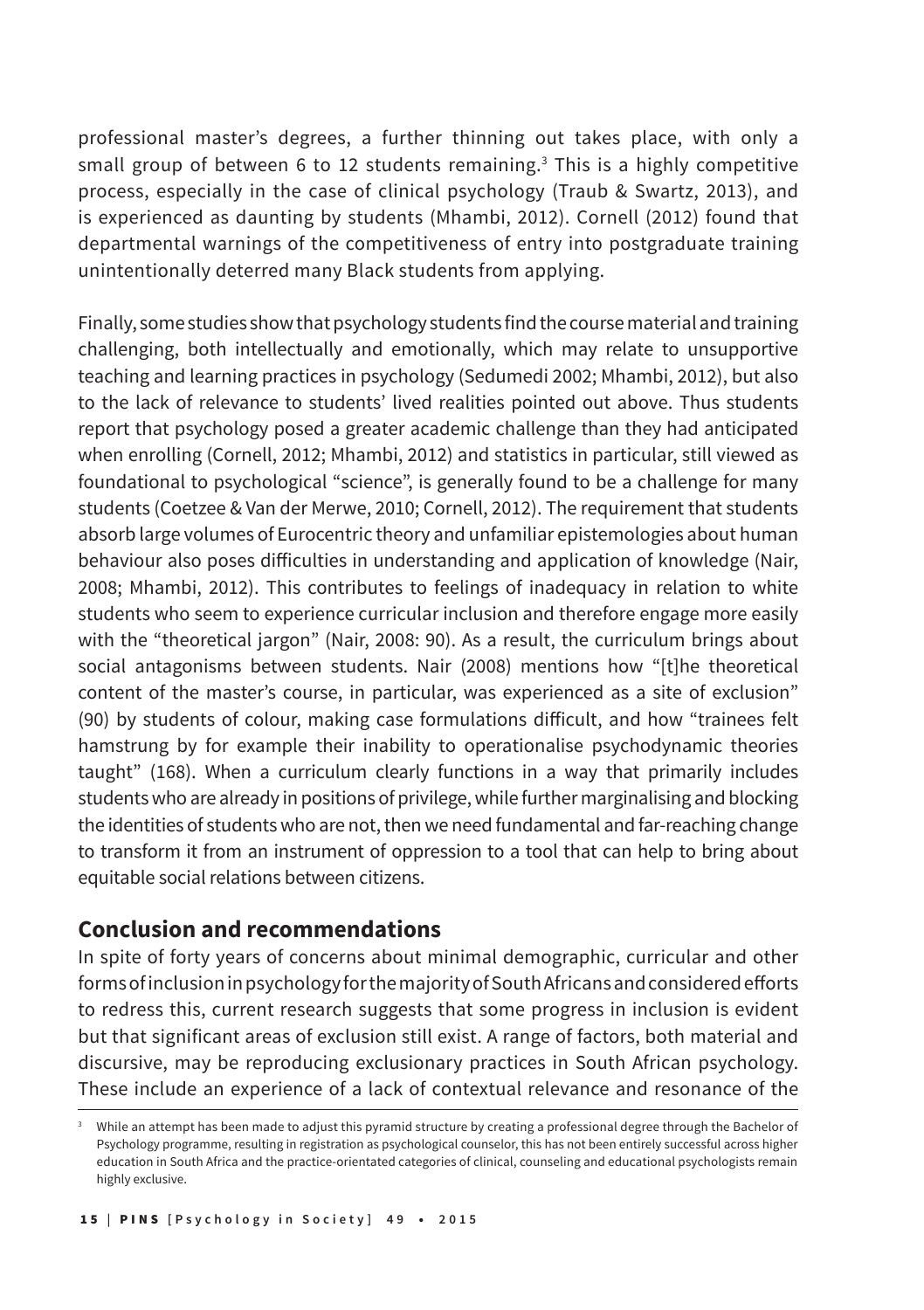curriculum to the social context of many students, socio-economic concerns and financial challenges, insecurity about selection in highly competitive postgraduate programmes, and the notion that the curriculum is difficult. All of these factors reinscribe, both implicitly and explicitly, the skewed demographics of the profession as well as its perceived elitism and collusion with power. What is evident from studies of student experiences of the psychology curriculum in South African higher education is that they are deeply concerned with the relevance of the discipline of psychology. Participants in most of these studies drew mostly on a cultural, racialised and, to some extent, gendered discourse to explain the inappropriateness of the curriculum, since this is the discourse that is socially available to contemporary South Africans.

Few authors in psychology consider the importance of curriculum as discourse which acts to reproduce larger power relations in a society (Howarth, 2000). Thus transforming psychology is more complex than simply adding a component on culture or inserting more Black students into a classroom. Rather, we argue the importance of understanding disciplines and curriculum as discourse which serves particular functions, including policing and regulating the boundaries of entry into the profession. Disciplines, we suggest, following Howarth (2000), may operate in similar ways that oppressive systems such as patriarchy and white supremacy do. This perspective may provide different insights into affordances and constraints regarding transformation of curriculum. When we view curriculum as discourse, disciplines and curriculum are illuminated as entities, each with a characteristic structure and an articulatory practice that regulate occupations and social recognition (Honneth, 1999; Howarth, 2000). Since disciplines and curricula can act to block the identities of some individuals and groups and prevent them from entering certain professions, it is important to explore ways in which curriculation can advance social cohesion through equity.

Even though it is important to monitor representativity in the discipline, it is also crucial to think beyond concerns of equity as representativity or equal opportunities, or as simply adding "cultural" issues to the curriculum. Rather, we need to expand our emphasis on equity, inclusivity and adaptability into the curriculum through closer attention to the discursive functions of curriculum in the teaching of psychologists. It is important to acknowledge that many students, as suggested in the studies reviewed, continue to feel "out of place" in psychology. If one views the psychology curriculum as discourse, the expectation of "perfect comfort" and/or belonging may be misplaced. In this view, marginalised social positioning will always attract a sense of discomfort within disciplines. So rather than aspiring to be completely "comfortable", it is important to consider how we could negotiate in constructive ways a "comfortable discomfort" for ourselves and all our students. This does not mean maintaining a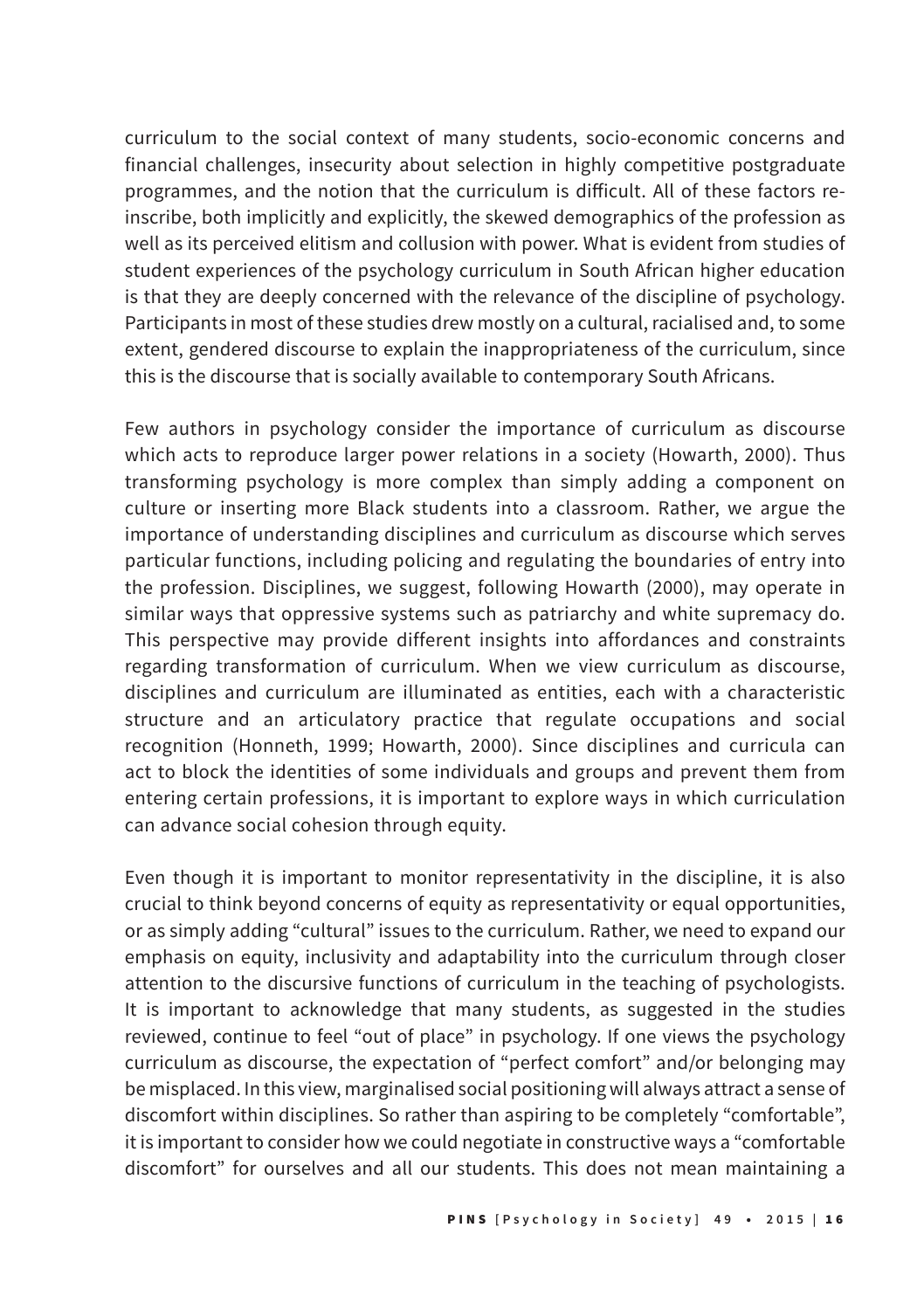status quo in which some students with more privilege feel more comfortable, but rather facilitating their reflexivity in this respect, and therefore their discomfort, so that all students are engaged in a discomforting process of learning, arguably key to a critical reflexive praxis (Boler & Zembylas, 2003; Zembylas, 2013).

Thus the argument about facilitating diversity in curriculum should not devolve to the inclusion of "multicultural" components or culture mainstreaming, especially when this is generally interpreted using essentialised notions of culture or identity that reinscribe binaristic difference and inadvertently rationalise inequality. Challenging the lack of cultural relevance and appropriateness of mainstream psychology should therefore proceed from a recognition that all persons are shaped by their socio-cultural backgrounds, and be informed by historically and contextually sensitive understandings of the complex interplay of a great diversity of socio-cultural influences and expressions throughout society, rather than becoming overly fixated on certain dominant cultural, religious, "race" or ethnic group labels. Such approaches may risk cultural reification and would create caricatures instead of being responsive to the complexities and intersectionalities of people's lived realities.

More important than adding and stirring "culture" and "diverse identity", is the development of critical reflexive scholarship and teaching and learning in psychology. Critical and social justice pedagogies, with emphases on learner-centred, agentic and reflexive practices of teaching and learning, are arguably key in such a project (Boler & Zembylas, 2003; Carolissen et al, 2010). Such a critical reflexivity implicates students *and* lecturers, a project that may also assist in developing the capacity to engage constructively with discomfort rather than being disabled by it.

## **Acknowledgement**

The financial assistance of the National Research Foundation: Education Research in South Africa, towards this research is hereby acknowledged. Opinions expressed and conclusions arrived at are those of the authors and are not attributed to the National Research Foundation.

# **References**

Academy of Science of South Africa (ASSAf) (2011) **Consensus study on the state of the humanities in South Africa: Status, prospects and strategies.** Pretoria: ASSAf. http://www.assaf.co.za/wp-content/uploads/2011/09/2011-Humanity-final-proof-11- August-2011.pdf.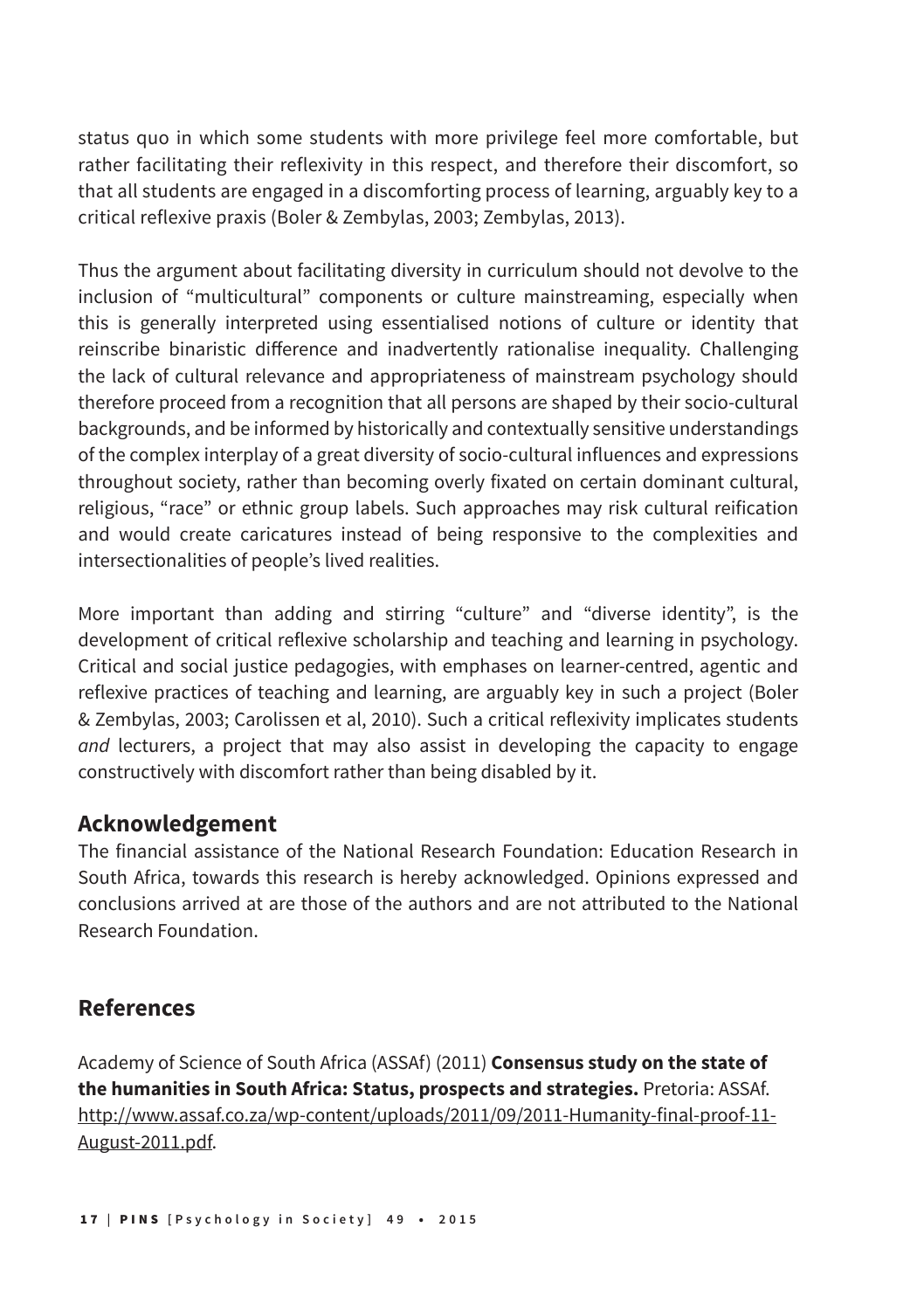Ahmed, R & Pillay, A L (2004) Reviewing clinical psychology training in the post-apartheid period: Have we made any progress? **South African Journal of Psychology, 34(4),** 630-656.

Ahmed, S (2004) **The cultural politics of emotion.** New York: Routledge.

Baloyi, L (2008) Psychology and psychotherapy redefined from the viewpoint of the African experience. Doctoral dissertation in Psychology, University of South Africa. http://umkn-dsp01.unisa.ac.za/handle/10500/1346.

Bandawe, C R (2005) Psychology brewed in an African pot: Indigenous philosophies and the quest for relevance. **Higher Education Policy, 18(3),** 289-300.

Bojuwoye, O & Edwards, S (2011) Integrating ancestral consciousness into conventional counselling. **Journal of Psychology in Africa, 21(3),** 375-381.

Boler, M & Zembylas, M (2003) Discomforting truths: The emotional terrain of understanding difference, in Trifonas, P P (ed) (2003) **Pedagogies of difference: Rethinking education for social change.** New York: Routledge.

Bozalek, V., Carolissen, R., Leibowitz, B., Nicholls, L., Rohleder, P. & Swartz, L. (2010). Engaging with difference in higher education through collaborative inter-institutional pedagogical practices. **South African Journal of Higher Education, 24(6)**, 1023-1037.

Carolissen, R, Rohleder, P, Bozalek, V, Swartz, L & Leibowitz, B (2010) "Community psychology is for poor, black people": Pedagogy and teaching of community psychology in South Africa. **Equity & Excellence in Education, 43(4),** 495-510.

Chitindingu, E (2012) Students' views on the inclusion of multicultural perspectives into the psychology curriculum at two South African universities: An Afrocentric analysis. Master's thesis, School of Psychology, University of KwaZulu-Natal. http://researchspace.ukzn.ac.za/xmlui/handle/10413/8081.

Coetzee, S & Van der Merwe, P (2010) Industrial psychology students' attitudes towards statistics. **SA Journal of Industrial Psychology, 36(1),** Art. 843, 8 pages.

Cooper, S & Nicholas, L (2012) An overview of South African psychology. **International Journal of Psychology, 47(2),** 89-101.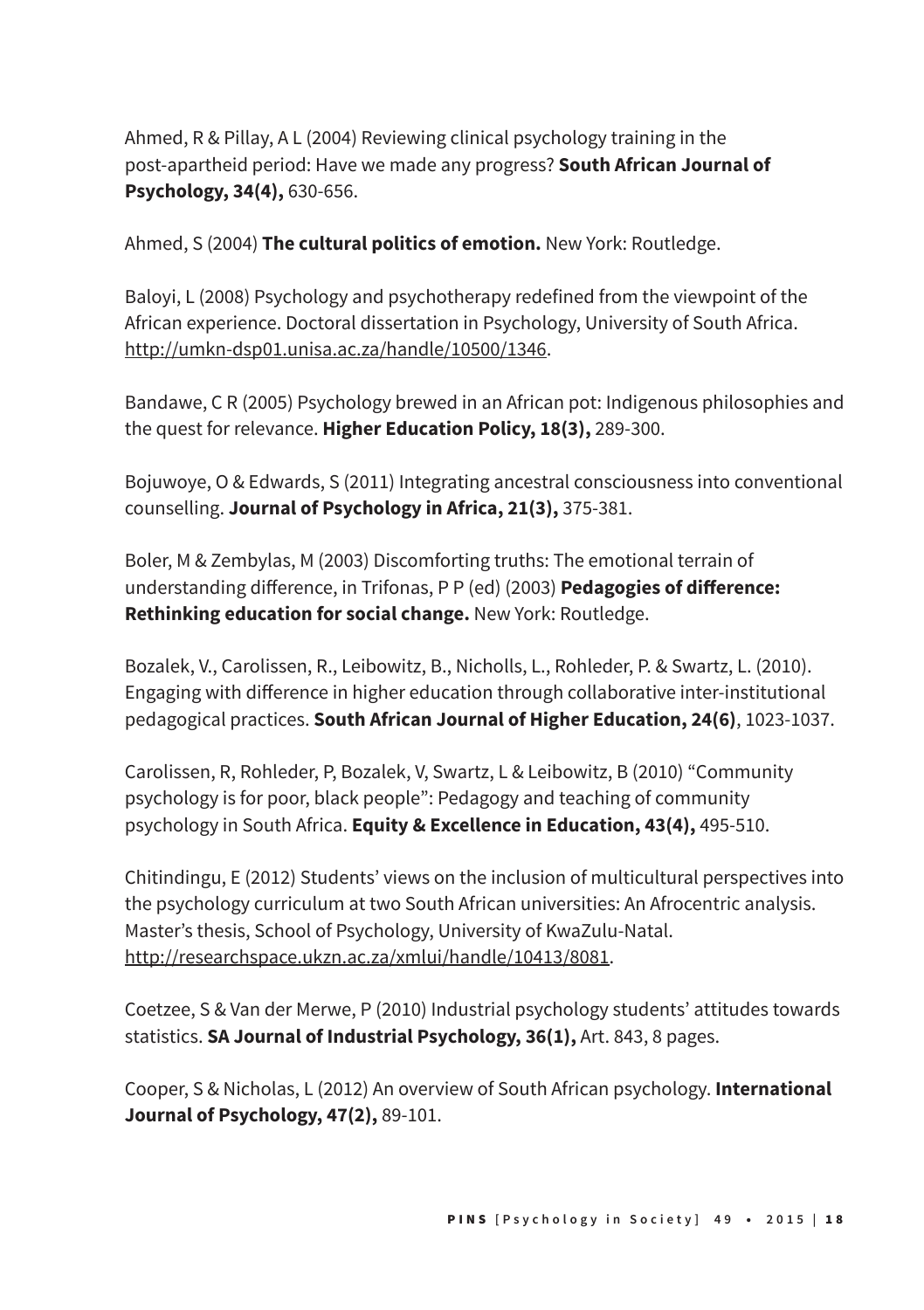Cornell, J (2012) UCT undergraduate psychology students' perceptions of psychology in the context of the 'relevance debate'. Honours project, Department of Psychology, University of Cape Town, Cape Town. http://www.psychology.uct.ac.za/sites/default/ files/image\_tool/images/117/Josephine.Cornell.pdf.

De la Rey, C, Duncan, N, Shefer, T & Van Niekerk, A (eds) (1997) **Contemporary issues in human development: A South African focus.** Johannesburg. International Thomson.

De la Rey, C & Ipser, J (2004) The call for relevance: South African psychology ten years into democracy. **South African journal of psychology, 34(4),** 544-552.

Department of Education (1997) **Education White Paper 3: A Programme for the Transformation of Higher Education. Government Gazette, 386(18207),** 15 August 1997.

Department of Education (2008) **Report of the Ministerial Committee on Transformation and Social Cohesion and the Elimination of Discrimination in Public Higher Education Institutions.** Pretoria: Government Printers.

Department of Higher Education and Training (2010) **Report on the Stakeholder Summit on Higher Education Transformation.** Report of a summit held on 22–23 April 2010 at Cape Peninsula University of Technology, Cape Town. https://www.cput. ac.za/storage/services/transformation/he\_transformation\_summit\_report.pdf.

Diale, B & Fritz, E (2007) Indigenous knowledge and learning development, in Duncan, N, Bowman, B, Naidoo, A, Pillay, J & Roos, V (eds) (2007) **Community Psychology: Analysis, context and action.** Cape Town: UCT Press.

Duncan, N, Bowman, B, Naidoo, A, Pillay, J & Roos, V (eds) (2007) **Community Psychology: Analysis, context and action.** Cape Town: UCT Press.

Duncan, N, Gqola, P, Hofmeyr, M, Shefer, T, Malunga, F & Mashige, M (eds) (2002) **Discourses on difference: Discourses on oppression.** Cape Town: CASAS.

Eagle, G (2005) "Cultured clinicians": The rhetoric of culture in clinical psychology training. **PINS (Psychology in society), 32,** 41-64.

Eagle, G & Long, C (2011) In our culture, in our gender: Implications of the culture/ gender interface for South African psychotherapists. **Feminism & Psychology, 21(3),** 336-353.

1 9 **|** PINS **[Psychology in Society] 49** • **2015**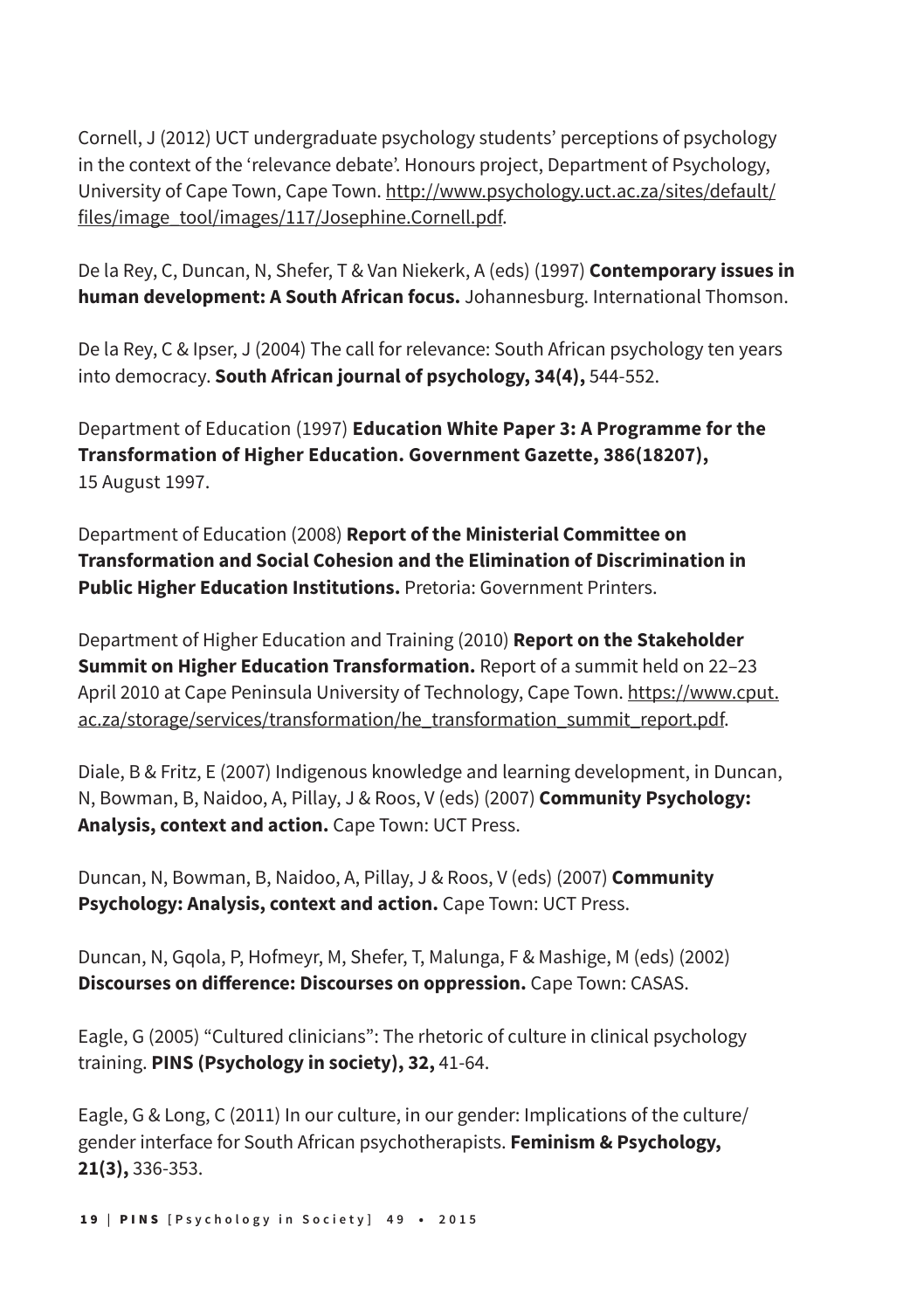Ebersöhn, L (2012) Imagining career resilience research and training from an indigenous knowledge production perspective. **South African Journal of Higher Education, 26(4),** 800-812.

Edwards, S D (2011) A psychology of indigenous healing in Southern Africa. **Journal of Psychology in Africa, 21(3),** 335-347.

Eskell-Blokland, L M (2005) Voice to the silent: An ecology of local knowledge in psychology. Doctoral thesis, Department of Psychology, University of Pretoria, Pretoria. http://www.repository.up.ac.za/handle/2263/27932.

Eskell-Blokland, L M (2009) Listening to oral traditions in a re-searching for praxis in a non-western context. **Journal of Health Management***,* **11(2),** 355-373.

Harris, A (2013) **Young people and everyday multiculturalism.** New York: Routledge.

Health Professions Council of South Africa (HPCSA) (2013) HPCSA statistics – 11 June 2013. http://www.healthlink.org.za/indicators/HumanResources/HPCSA/. Date retrieved: 31 July 2014.

Health Systems Trust (HST) (2014) Health and related indicators. http://www.healthlink.org.za/healthstats/. Date retrieved: 12 July 2014.

Holdstock, T L (2000) Re-examining psychology: Critical perspectives and African insights. London: Routledge.

Honneth, A (1999) The social dynamics of disrespect: On the location of critical theory today, in Dews, P (ed) (1999) **Habermas: A Critical Reader.** Oxford: Blackwell.

Hook, D, Mkhize, N, Kiguwa, P & Collins, A (eds) (2004) **Critical psychology.** Lansdowne: UCT Press.

Howarth, D (2000) **Discourse.** Buckingham, MK: Open University Press.

Javangwe, G (2013) How to Africanize psychology in Zimbabwean universities: An introductory note. **Journal of Black Psychology, 39(3)**, 336-341.

Juma, J O (2011) African worldviews: Their impact on psychopathology and psychological couselling. Master's thesis in Psychology, University of South Africa, Prertoria. http://umkn-dsp01.unisa.ac.za/handle/10500/5760.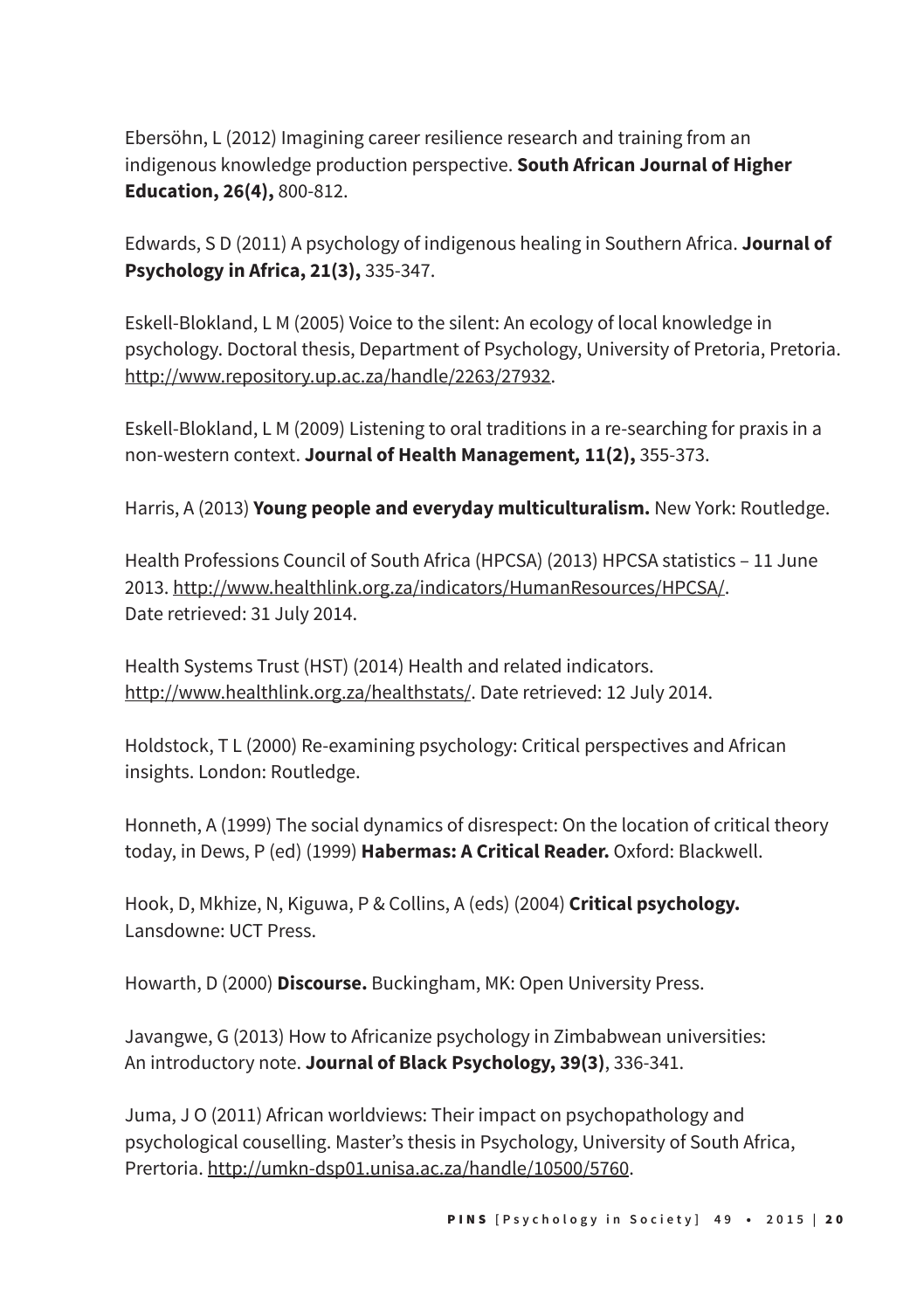Laclau, E & Mouffe, C (1985) **Hegemony and socialist strategy.** London: Verso.

Laher, S (2014) An overview of illness conceptualizations in African, Hindu, and Islamic traditions: Towards cultural competence. **South African Journal of Psychology, 44(2),** 191-204.

Makunga, N, Thwala, J & Edwards, S (2011) The meanings of an animal wristband (*isiphandla*) in KwaZulu-Natal, South Africa. **Journal of Psychology in Africa, 21(3),** 371-373.

Matoane, M (2012) Locating context in counselling: The development of indigenous psychology in South Africa. **Psychotherapy and Politics International, 10(2),** 105-115.

Mhambi, R (2012) An exploration into the subjective emotional experiences the MSc 1-clinical psychology trainees at the University of Limpopo (Medunsa Campus) during their first block of training. Master's thesis in Clinical Psychology, Faculty of Health Sciences, University of Limpopo. http://ul.netd.ac.za/handle/10386/1077.

Mkhize, N (2004a) Psychology: An African perspective, in Hook, D, Mkhize, N, Kiguwa, P & Collins, A (eds) (2004) **Critical psychology.** Lansdowne: UCT Press.

Mkhize, N (2004b) Socio-cultural approaches to psychology: Dialogism and African conceptions of the self, in Hook, D, Mkhize, N, Kiguwa, P & Collins, A (eds) (2004) **Critical psychology.** Lansdowne: UCT Press.

Mpofu, E (2002) Psychology in sub-Saharan Africa: Challenges, prospects and promises. **International Journal of Psychology, 37(3),** 179-186.

Mpofu, E (ed) (2011) **Counseling people of African ancestry.** Cambridge: Cambridge University Press.

Mudhovozi, P (2011) College adaption experiences of married female undergraduate students: An exploratory study. **Journal of Psychology in Africa, 21(3),** 465-468.

Nair, S (2008) Psychologists and race: Exploring the identities of South African trainee clinical psychologists with reference to working in multiracial contexts. DPhil dissertation, Department of Psychology, University of Stellenbosch. http://scholar.sun.ac.za/handle/10019.1/1489.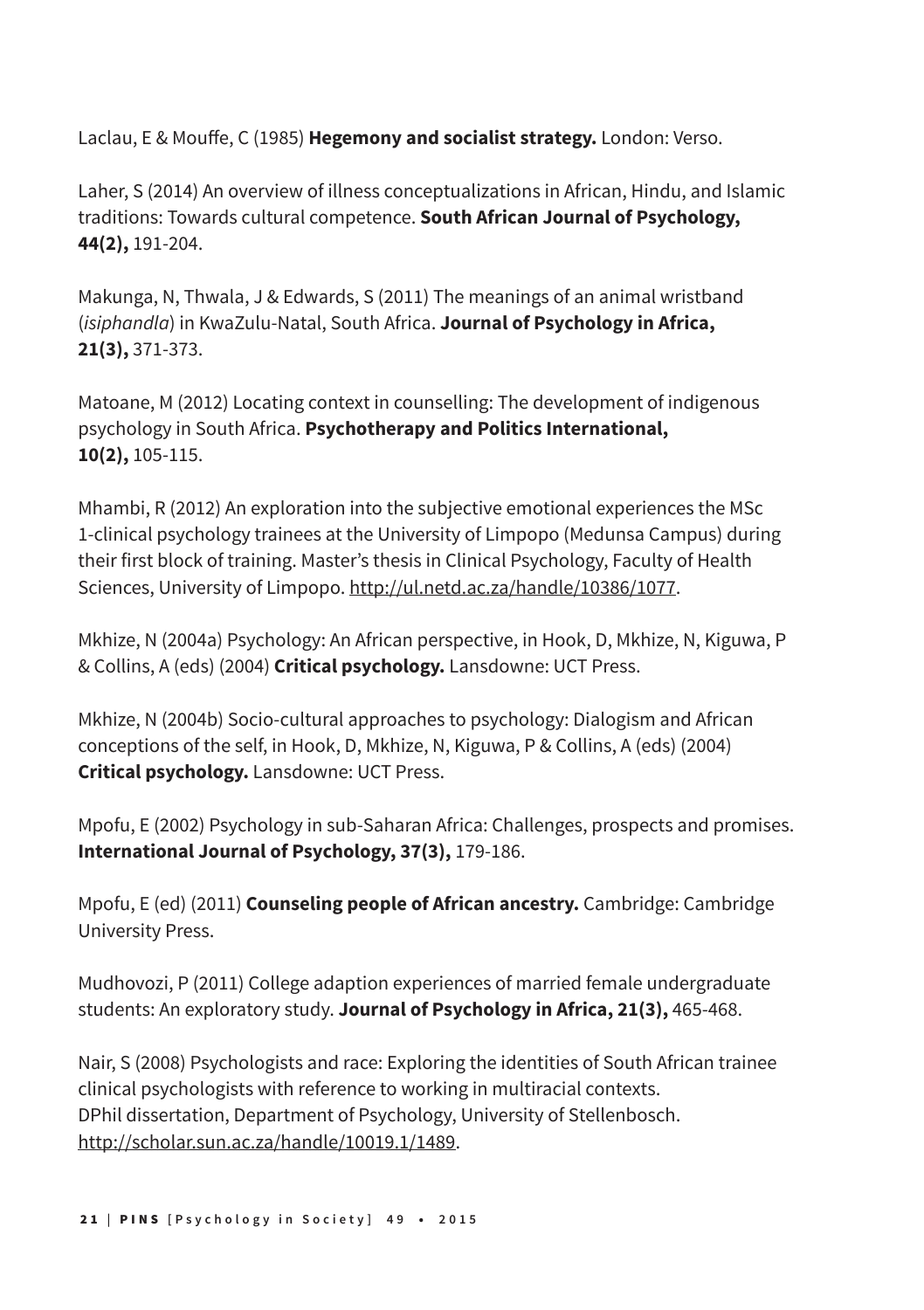Ngcobo, H S B & Edwards, S D (2008) Self-perceived multicultural counselling competencies in South African psychologists: A basis for practice guidelines. **Journal of Psychology in Africa, 18(4),** 647-652.

Nwoye, A (2011) An outline and rationale for the inclusion of African psychotherapy as an undergraduate course in an African university. Paper prepared for the Fourth Multiversity Conference on "Decolonizing our Universities", held in Tanjung Bungah, Penang, Malaysia, 2729 June 2011. http://multiworldindia.org/wp-content/ uploads/2009/12/Augustine-Nwoye2.pdf.

Padayachee, P, & Laher, S (2014) South African Hindu psychologists' perceptions of mental illness. **Journal of Religion and Health, 53(2),** 424-437.

Patel, C J & Shikongo, A E (2006) Handling spirituality/religion in professional training: Experiences of a sample of Muslim psychology students. **Journal of Religion and Health, 45(1),** 93-112.

Pillay, A L (2009) Apartheid and post-apartheid intern clinical psychology training in South Africa. **Psychological Reports, 105(3),** 697-700.

Pillay, A L, Bundhoo, H Y & Ngcobo, H S B (2008) Mauritian and South African students' views on studying psychology. **Journal of Psychology in Africa, 18(2),** 355-360.

Pillay, A L & Siyothula, E B (2008) The training institutions of black African clinical psychologists registered with the HPCSA in 2006. **South African Journal of Psychology, 38(4),** 725-735.

Pinar, W F (2012) **What is curriculum theory?** New York: Routledge.

Pretorius, G (2008) Race, sex and class in psychology: Vision of hope for a fair and just South Africa. **Journal of Psychology in Africa, 18(2),** 349-354.

Psychology in Society (1983) **Psychology in society (PINS) 1**.

Rashed, M A (2013) Talking past each other: Conceptual confusion in "culture" and "psychopathology". **South African Journal of Psychiatry, 19(1),** 12-14.

Ratele, K, Duncan, N, Hook, D, Mkhize, N, Kiguwa, P & Collins, A (eds) (2004) **Self, community and psychology.** Cape Town: University of Cape Town Press.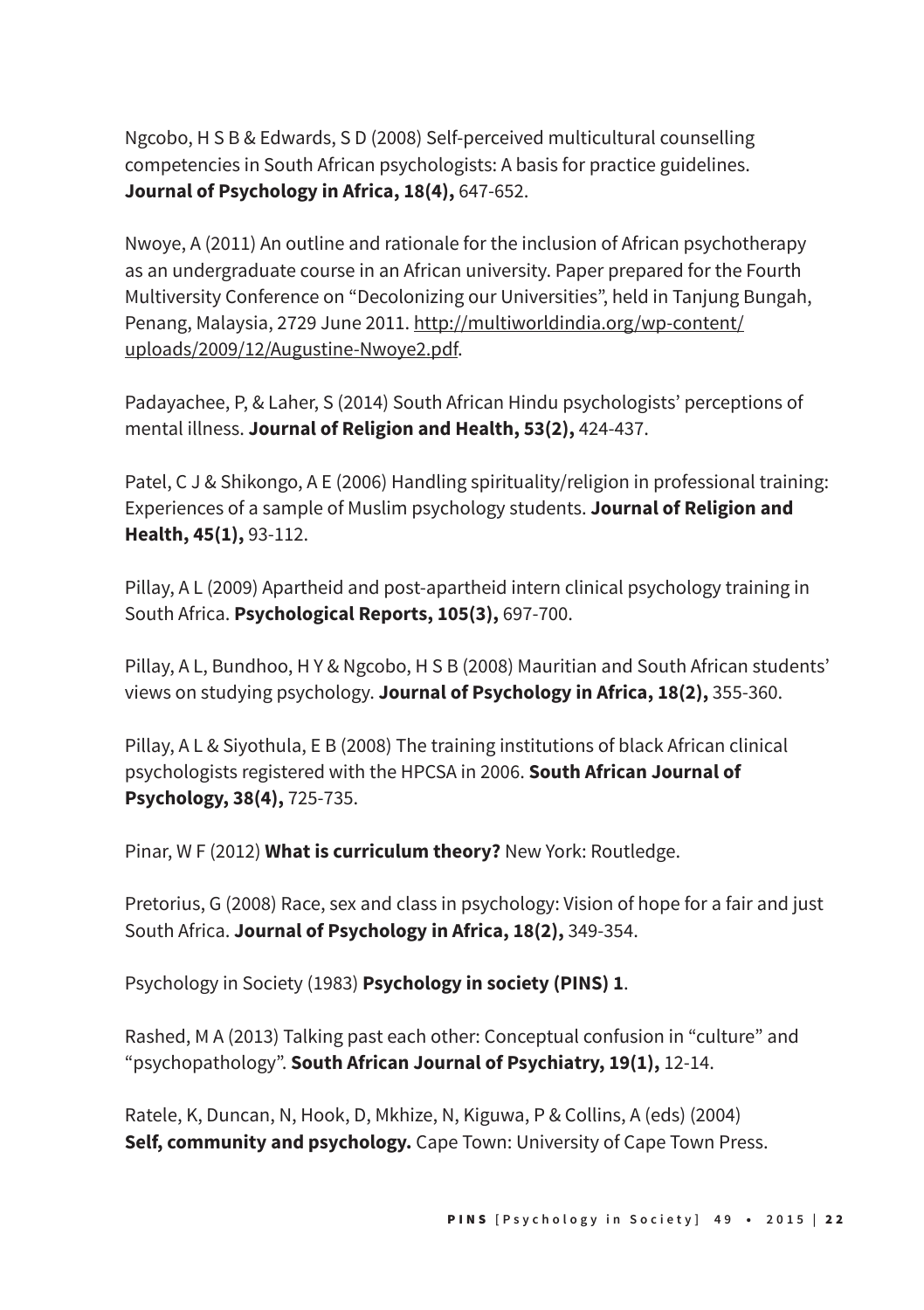Ruane, I (2010) Obstacles to the utilisation of psychological resources in a South African township community. **South African Journal of Psychology, 40(2),** 214-225.

Sedumedi, S D (2002) Students' perceptions and expectations of a first-year psychology course at the University of the North. **South African Journal of Higher Education, 16(3),** 167-176.

Shefer, T, Boonzaier, F & Kiguwa, P (eds) (2006) **The gender of psychology.** Cape Town: UCT Press.

Sher, D & Long, W (2012) Historicising the relevance debate: South African and American psychology in context. **South African Journal of Psychology, 42(4),** 564-575.

Skinner, K & Louw, J (2009) The feminization of psychology: Data from South Africa. **International Journal of Psychology, 44(2),** 81-92.

Sodi, T & Bojuwoye, O (2011) Cultural embeddedness of health, illness and healing: Prospects for integrating indigenous and western healing practices. **Journal of Psychology in Africa, 21(3),** 349-356.

Statistics South Africa (Stats SA) (2013) Mid-year population estimates 2013. Statistical release P0302. Pretoria: Statistics South Africa. http://beta2.statssa.gov.za/ publications/P0302/P03022013.pdf.

Stevens, G (2003) Academic representations of "race" and racism in psychology: Knowledge production, historical context and dialectics in transitional South Africa. **International Journal of Intercultural Relations, 27(2),** 189-207.

Suffla, S & Seedat, M (2004) How has psychology fared over ten years of democracy? Achievements, challenges and questions. **South African Journal of Psychology, 34(4),** 513-519.

Theron, L C, Theron, A M C & Malindi, M J (2013) Toward an African definition of resilience: A rural South African community's view of resilient Basotho Youth. **Journal of Black Psychology, 39(1),** 63-87.

Traub, C M & Swartz, L (2013) White clinical psychology trainees' views on racial equity within programme selection in South Africa. **Teaching in Higher Education, 18(8),** 846-858.